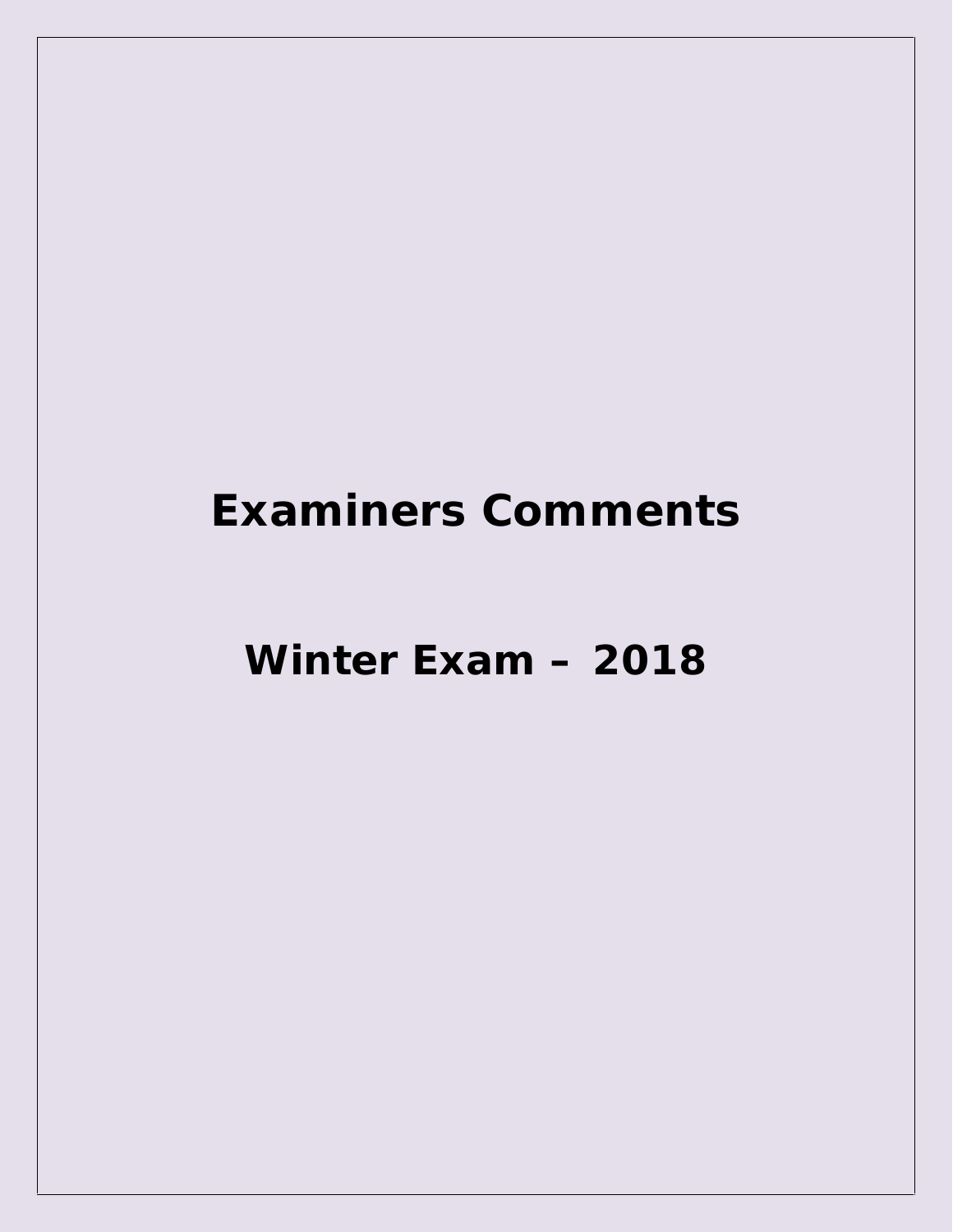**Business Economics Winters Exam – 2018**

#### **General Comments on Examinees Performance**

The overall performance of students was average. However, some of the students performed well and scored good marks.

| Q. No.                  | <b>Comments</b>                                                                                                                           |
|-------------------------|-------------------------------------------------------------------------------------------------------------------------------------------|
| 1                       | In Part (a) a few students could explain the relationship between TU and MU. The<br>performance of students in Part (b) was satisfactory. |
| $\mathbf{2}$            | Generally a well attempted question.                                                                                                      |
| 3                       | Part (a) Students could not explain the role of MPC in determination of value of<br>multiplier.                                           |
|                         | Part (b) Majority of students correctly calculate the value of multiplier.                                                                |
| $\overline{\mathbf{4}}$ | A good performance was observed in this question. Majority of students have<br>scored good marks.                                         |
| $5\phantom{1}$          | Hardly a few students could correctly explain the functions of money.                                                                     |
| 6                       | A few students could explain the reasons of current account deficit in Pakistan.                                                          |
| $\overline{7}$          | Most of the students could not understand the sense of question and they have<br>discussed the features of perfect competition.           |
| 8                       | (a) A few students could enlist the determinants of elasticity of supply.                                                                 |
|                         | (b) Students have scored good marks in this part of question.                                                                             |
| 9                       | A mixed response has been observed in attempting this question. Some students<br>have scored good marks.                                  |
| 10                      | The performance in Part (a) was satisfactory. However, a few could explain the<br>effect of devaluation of currency.                      |
| 11                      | It was an easy question where by some basic concepts were asked. A mixed<br>response has been observed in attempting this question.       |

# **Question Wise Comments**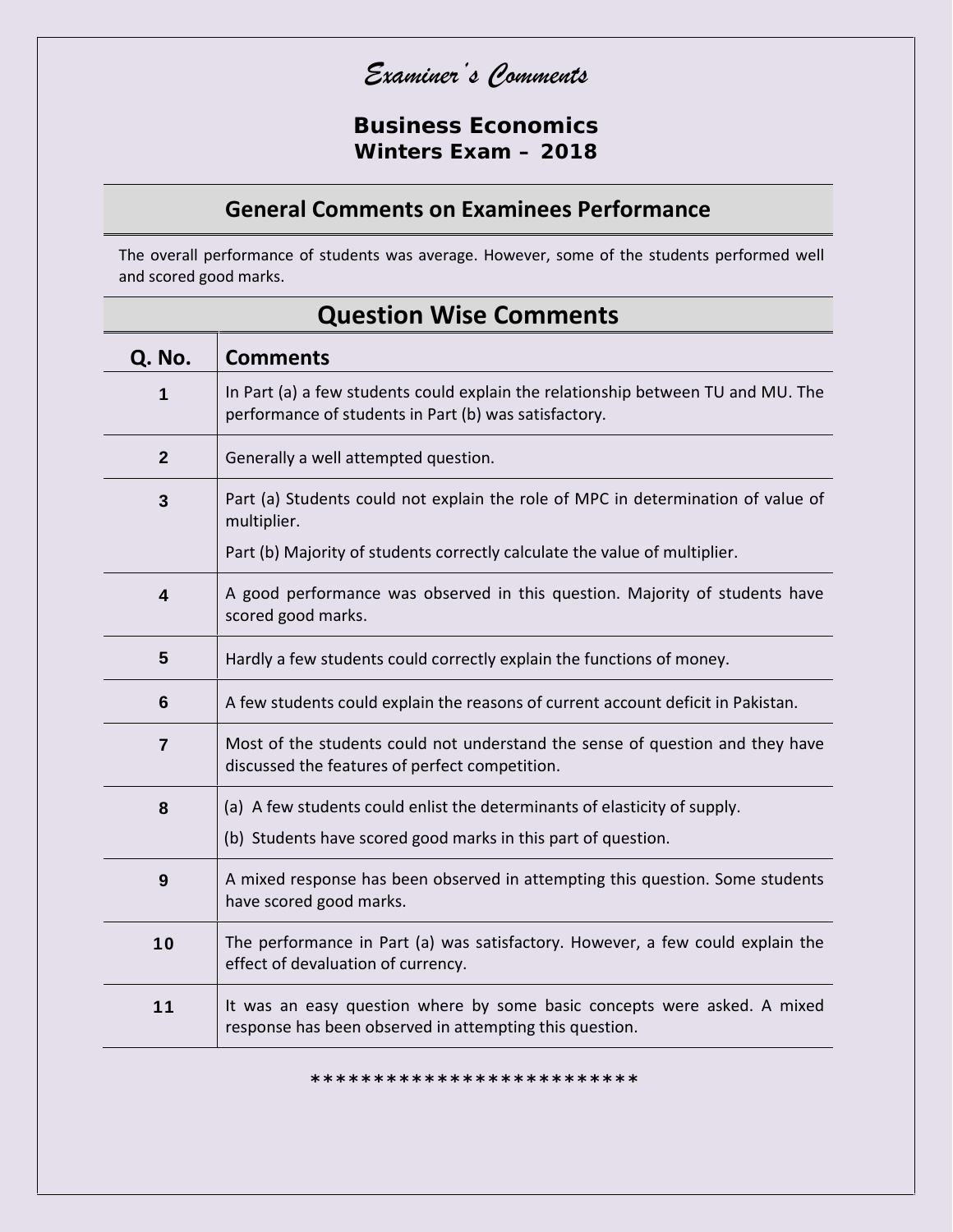**Business Law** Winter Exam - 2018

#### **General Comments on Examinees Performance**

------------------

|                | <b>Question Wise Comments</b>                                                                                                                        |  |
|----------------|------------------------------------------------------------------------------------------------------------------------------------------------------|--|
| Q. No.         | <b>Comments</b>                                                                                                                                      |  |
| 1              | Students lacked knowledge of the basic concept & law, for this question.                                                                             |  |
| $\mathbf{2}$   | Few students attempted the question but not upto the mark.                                                                                           |  |
| 3              | Mostly students did not attempt the question. Having no idea of charge / mortgage.                                                                   |  |
| 4              | Part (a) was attempted well and scored good but in Part (b) student lacked concepts.                                                                 |  |
| 5              | Students lacked conceptually and seems not clear about the question asked. However,<br>part (b) was very well attempted.                             |  |
| $6\phantom{1}$ | Most of the students attempted well.                                                                                                                 |  |
| $\overline{7}$ | Few students attempted the question and those who attempted, attempted it well.                                                                      |  |
| 8              | Few students attempted the question and those who attempted, attempted it well.                                                                      |  |
| 9              | Mostly did not attempt the question. Those who attempted gave general answer and<br>not according to the legal provisions.                           |  |
| 10             | Part (a) less understanding of the requirement of the question.<br>Part (C) just defined contingent contract without monitoring its characteristics. |  |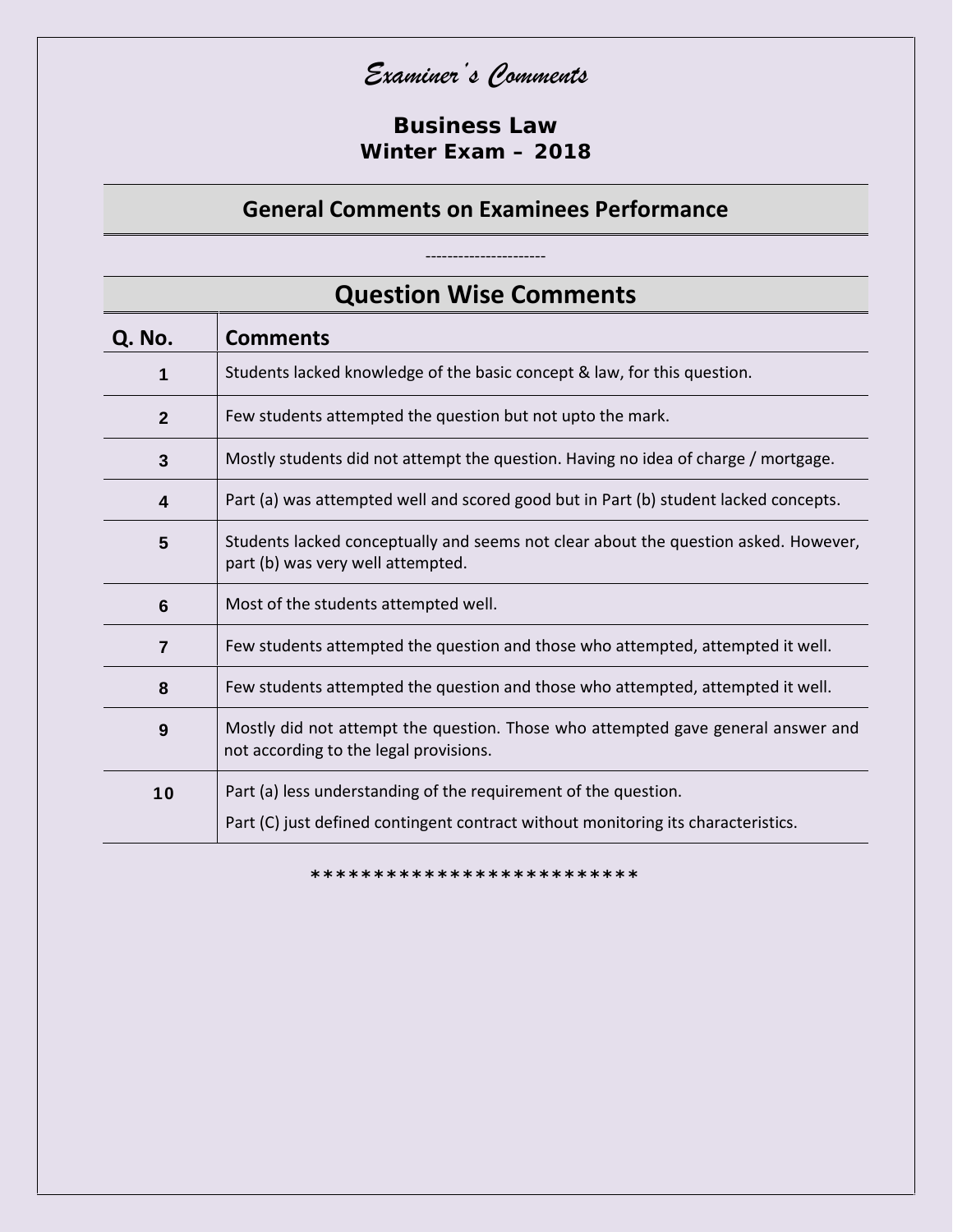**Cost Accounting Winter Exam – 2018**

## **General Comments on Examinees Performance**

Overall the numerical part was well received but theoretical aspects were not so great.

| Q. No.                  | <b>Comments</b>                                                                                                                                                                                                                                                                                                                                                                     |
|-------------------------|-------------------------------------------------------------------------------------------------------------------------------------------------------------------------------------------------------------------------------------------------------------------------------------------------------------------------------------------------------------------------------------|
| 1                       | Most of the candidates were not familiar with the differentiation rate method tested.<br>Also the concept of guaranteed wage was not clear to at least half of the examinees.<br>However, all of them were familiar with the concepts of direct and indirect labor.                                                                                                                 |
| $\overline{2}$          | Examinees did really well in the first part where they calculate the departmental<br>overhead absorption rate using different basis of absorption. But most of them<br>performed poorly when they were explaining the reason of choosing a specific base for<br>calculation OAR. Also the calculation of product cost per unit was not very commonly<br>known calculations to many. |
| 3                       | It was well taken by many but some of the examinees seemed to don't know the<br>calculation at all. Many candidates struggled with the theoretical aspect.                                                                                                                                                                                                                          |
| $\overline{\mathbf{4}}$ | It was well received question, majority candidates scored maximum marks in it.                                                                                                                                                                                                                                                                                                      |
| 5                       | A mixed response, some did really well and scored high marks but some were<br>struggling with the calculation of overheads. Also the theoretical part was poorly<br>taken.                                                                                                                                                                                                          |

## **Question Wise Comments**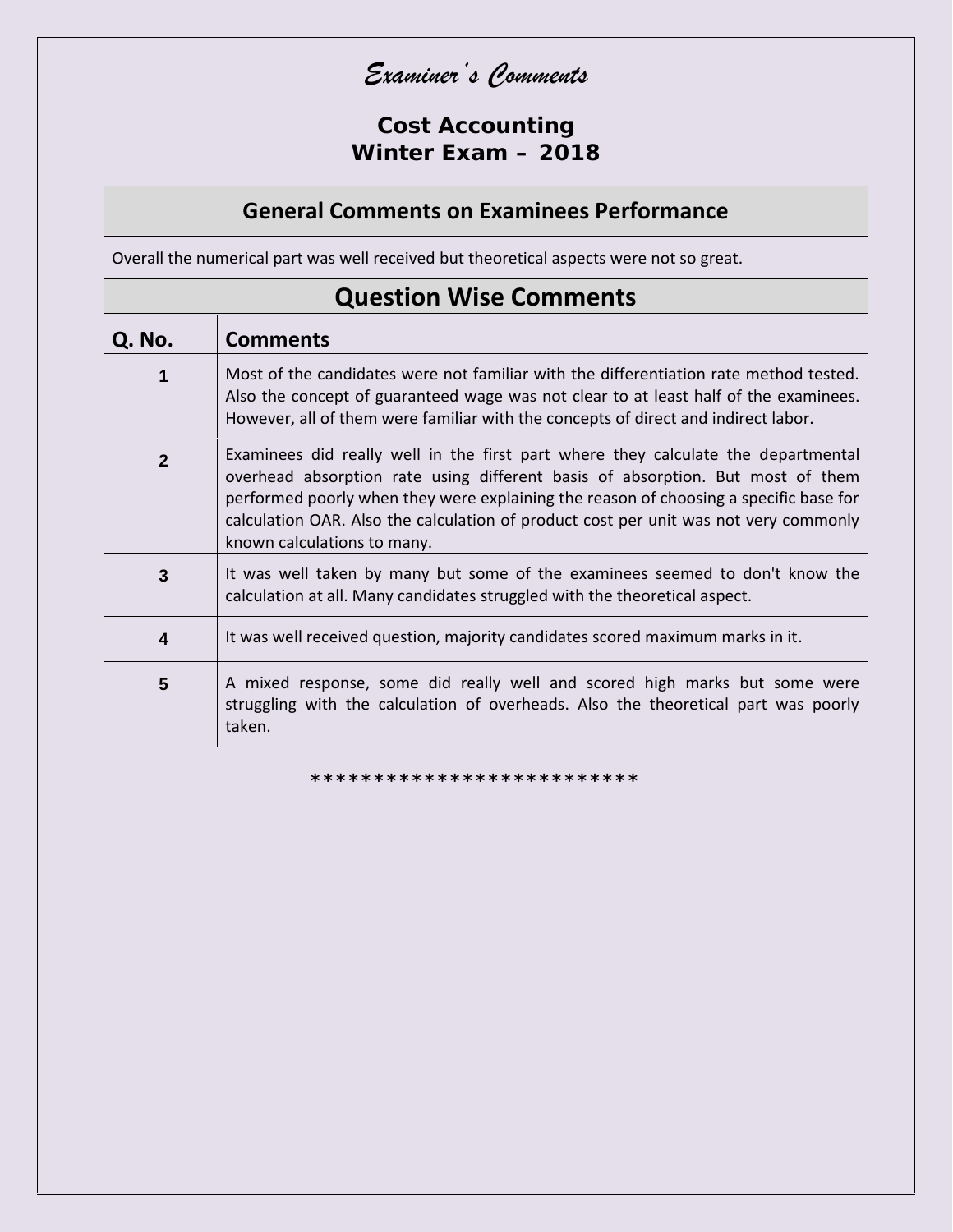*Examiner's Comments*

**Financial Accounting Winter Exam – 2018**

#### **General Comments on Examinees Performance**

----------------------

**Question Wise Comments Q. No. Comments 1** This was a question on IAS-16 but most of the candidates failed to explain the use of reducing balance method and its accounting treatment. **2** Reasonable answers overall. **3** Candidates showed an evident lack of knowledge in IFRS-15. **4** The branch adjustment account evidenced a weakness in the essential understanding and treatment of branch accounting. **5** The majority of candidates lost marks in this topic. The topic has not appeared on vacant papers and the response to it are a reminder that all aspects of the syllabus are not be given an adequate coverage by the students. **6** A good response overall. **7** The majority of candidates provided the correct answer but were not able to apportion expense properly under the appropriate heads. IAS-I format was also not followed. **8** Generally lacked to provide the correct answer. **9** Students lacked proper explanation of the question.

**Suggestions:**

 Presentation must be improved especially every question should be started on a new page to avoid confusion.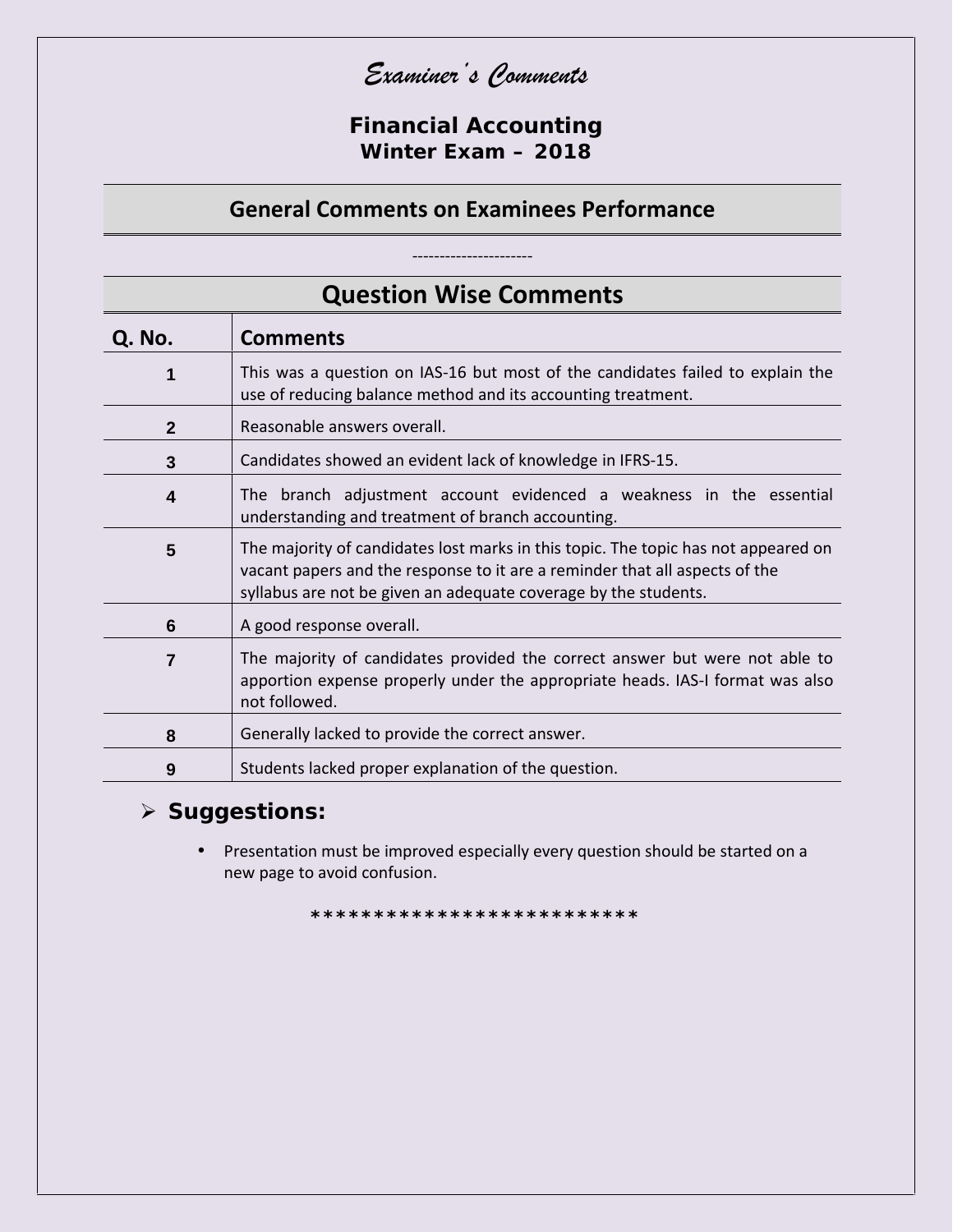## **Business Communication and Report Writing Winter Exam – 2018**

#### **General Comments on Examinees Performance**

Overall performance remained average/below average despite the fact that the Question paper contained a variety of questions; and examinees could score higher marks key issues that caused failure may be enumerated as :

- 1. Lack of precise knowledge of the prescribed syllabus content.
- 2. Absence of exam-focused preparation.
- 3. Lacked to comprehend the requirement of question.
- 4. Lack of accuracy of expression.
- 5. Poor language/grammar skills.

| <b>UNESTION ANDE COMMITTED</b> |                                                                                                                                                  |
|--------------------------------|--------------------------------------------------------------------------------------------------------------------------------------------------|
| Q. No.                         | <b>Comments</b>                                                                                                                                  |
| 1                              | Answers written by a good number of students were very general, not precise wording<br>from syllabus contents.                                   |
| $\overline{2}$                 | Most candidates could not comprehend the requirement of questions; they explained<br>all possible barriers of communication.                     |
| $\mathbf{3}$                   | The question was generally understood; however a few wrote examples instead of<br>attributes.                                                    |
| 4                              | The students who knew the exact definition of terms performed better; rest wrote<br>vague answers.                                               |
| 5                              | Majority of students performed well; A few made mistakes in format as well as in<br>expression (required for a letter).                          |
| $6\phantom{1}$                 | Both a & b parts were simple bonus questions but many students fared poorly for the<br>lack of knowledge regarding E-Commerce & Website Hosting. |
| $\overline{7}$                 | It was an applied question based on an incident surprisingly a few wrote in a letter<br>format.                                                  |
| 8                              | Lack of practice on report writing was evident, a few wrote just recommendations, not<br>a complete report.                                      |
| 9                              | Majority of students performed well. They could at least identify unprofessional<br>language/sentences.                                          |

## **Question Wise Comments**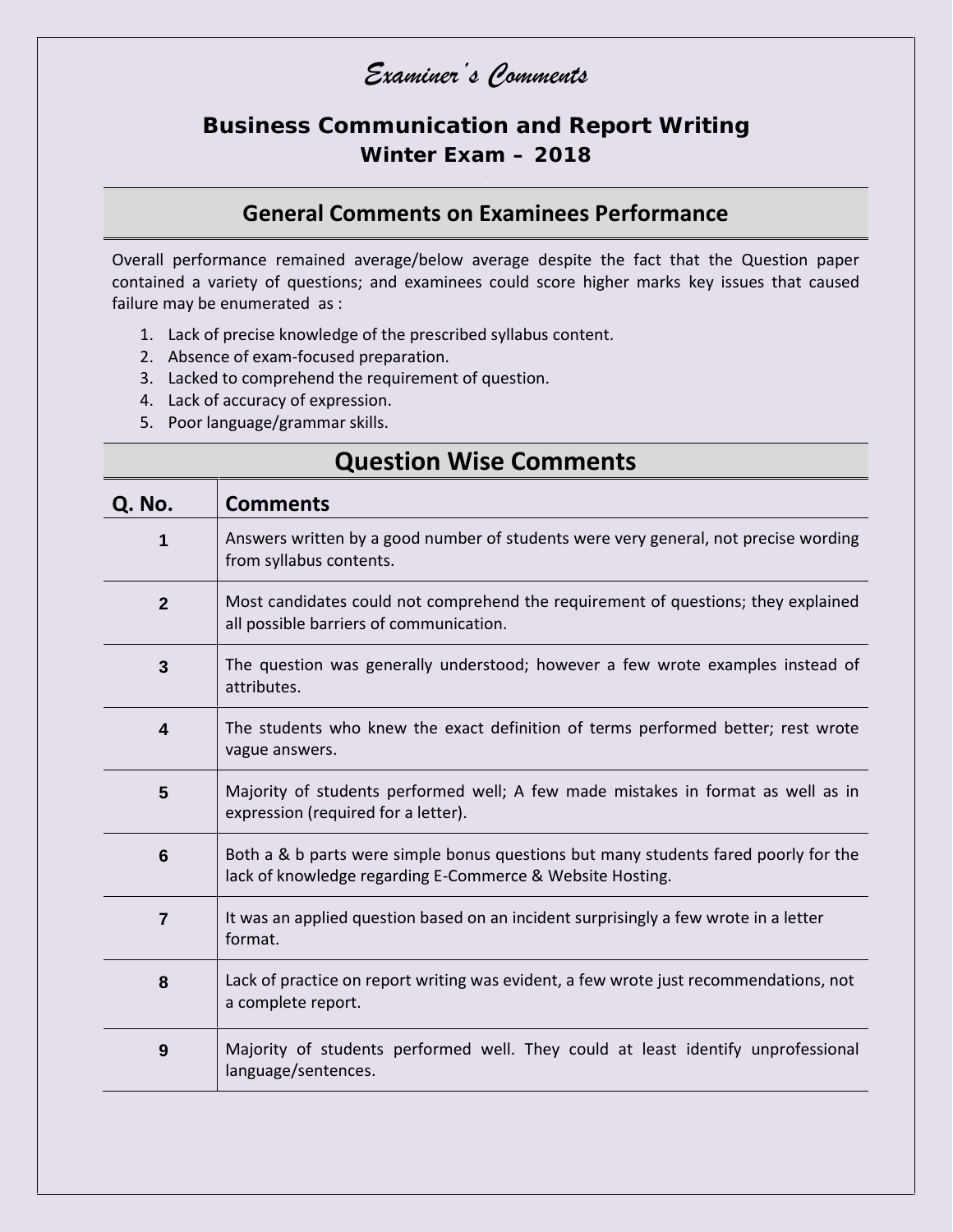| 10 | Majority of students knew the format of circular and wrote better content.                                                     |  |
|----|--------------------------------------------------------------------------------------------------------------------------------|--|
| 11 | Due to lack of knowledge, the students could not point out differences between<br>creative and critical thinking.              |  |
| 12 | Very few candidates could write about all non-verbal expressions. Majority of students<br>tried to express in their own words. |  |

#### > Suggestions:

- The candidates should study the course content thoroughly.
- They need to do exam focused preparation. For a comprehensive practice, they should research past papers and prepare accordingly.
- Concepts regarding format & structure of letters, memos, reports, etc. should be clear.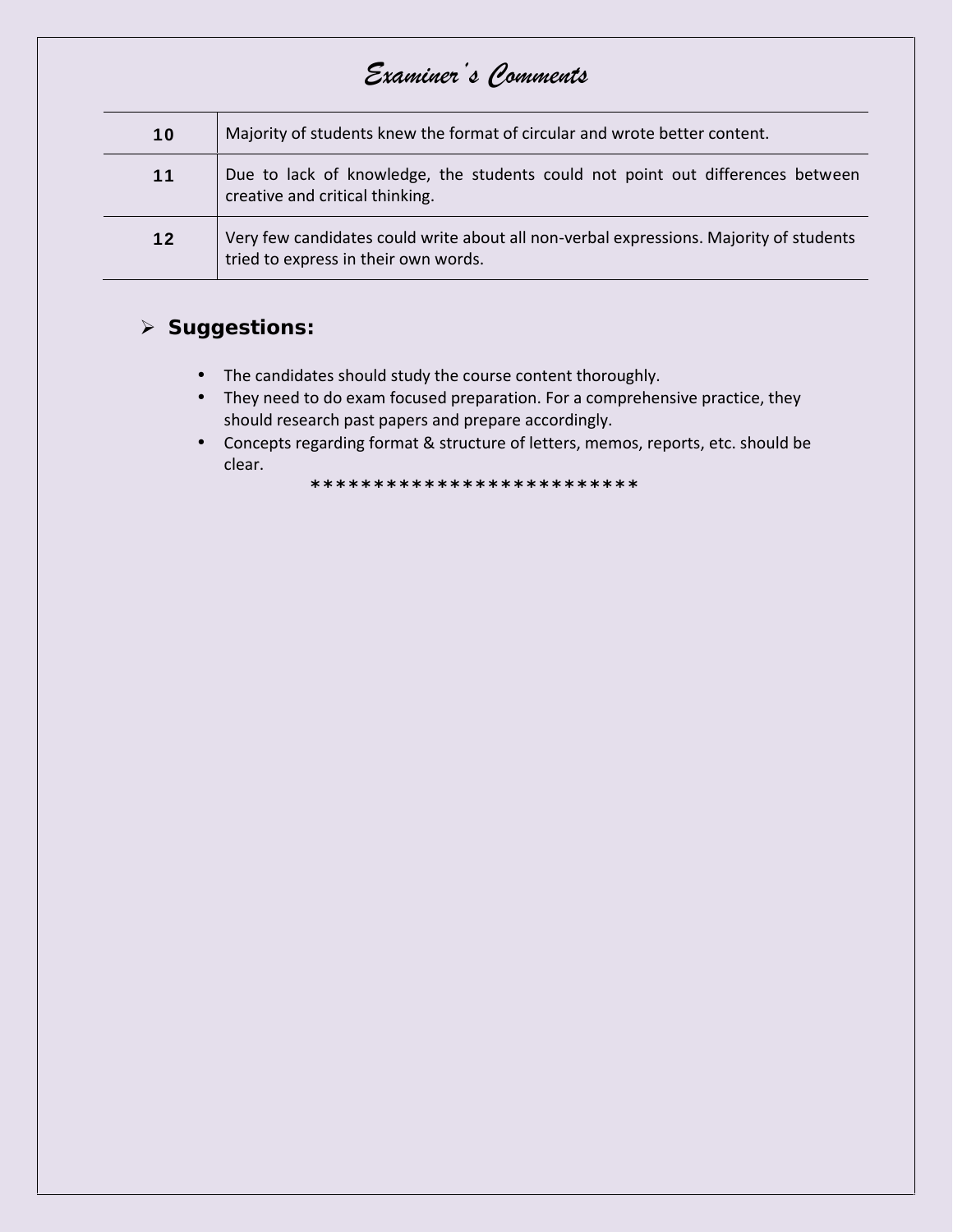#### Taxation Winter  $Fxam - 2018$

#### **General Comments on Examinees Performance**

**Question Wise Comments** Easy question but most of the students do not know the definition of Tax year.  $\mathbf{1}$ Part (a) was not well attempted.  $\overline{2}$ Part (b) Residential status was widely attempted.  $\overline{3}$ Sale Tax question was not well attempted. Easy question. Part (a) Definition was well attempted  $\overline{\mathbf{4}}$ Part (b) Double entry recording was not attempted. 5 Best Judgment was not known by most students. Resident Co. definition well attempted but Wealth statement was not known by most of the students. Easy question but not attempted by most of the students. 6  $\overline{7}$ All parts were not well attempted. Part (a) not attempted by most of the students. 8 Part (b) was well attempted. Definition of Excise Law was well attempted.  $9$ Part (a) & (b) was poorly attempted.  $10$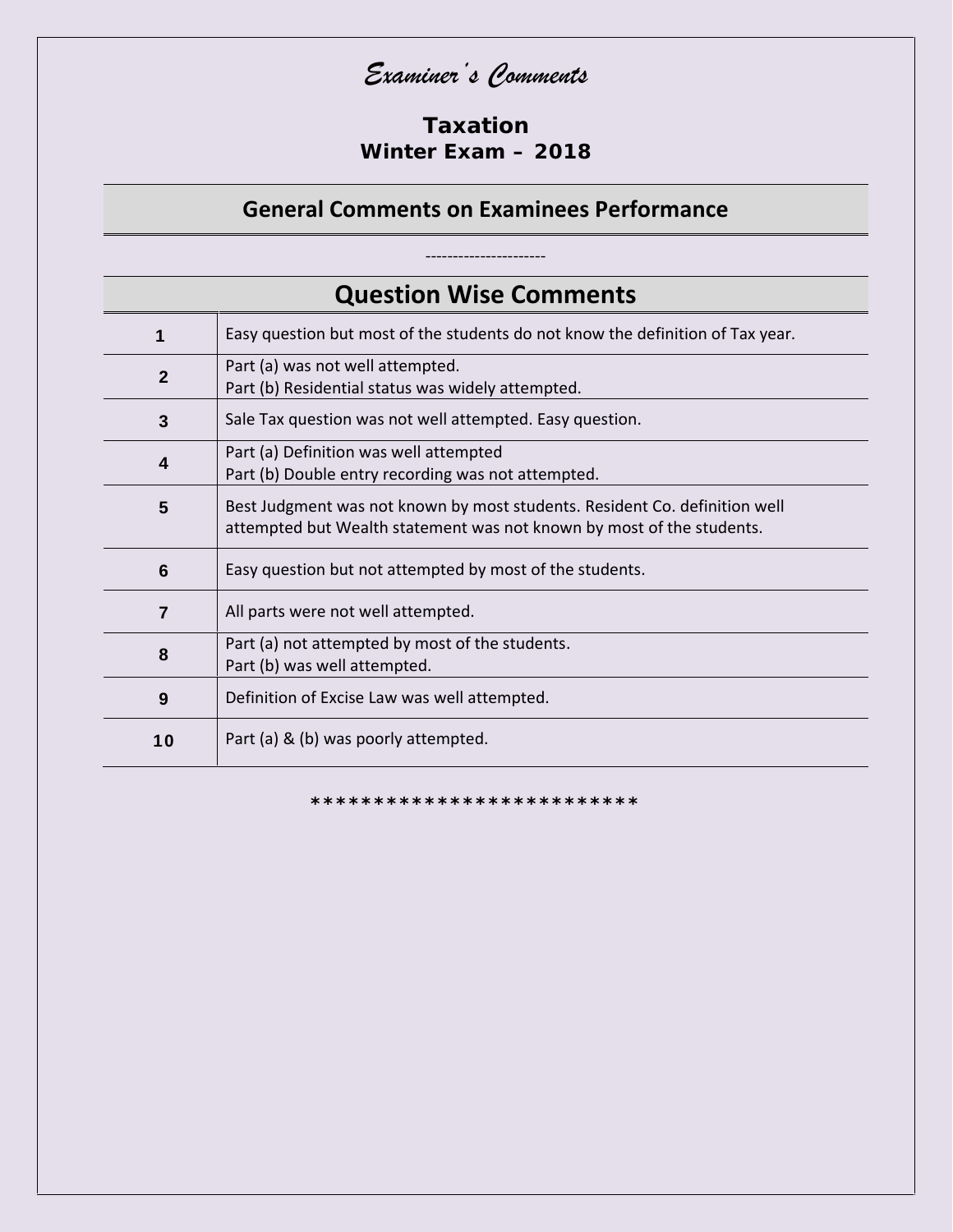*Examiner's Comments*

**Financial Reporting Winter Exam – 2018**

#### **General Comments on Examinees Performance**

This attempt was a bit of improvement from students' performance point of view. Majority of the students were well familiar with the accounting and have gained quite good marks in the exam.

Questions/Answers numbering is not arranged in accordance with the question paper. Most of the students do not even mention the question number in their answer sheet.

Presentation skills also need improvement as the students do not provide proper headings and where applicable, proper template is not used.

Some of the students start writing complete question scenario in the answer which as a result wastes time and no additional marks are provided.

| Q. No.       | <b>Comments</b>                                                                                                                                                                                                    |
|--------------|--------------------------------------------------------------------------------------------------------------------------------------------------------------------------------------------------------------------|
| 1            | This question was related to Preparation of Statement of Comprehensive Income and<br>Statement of Changes in Equity for both current and comparative period after making<br>adjustments for errors and admissions. |
|              | Students were required to prepare working for Opening retained earnings, Profit before<br>tax and Tax expense for the year. It was a poorly attempted question, general mistakes are<br>as follows:                |
|              | Majority of the students did not either prepared statement of changes in equity or<br>$\bullet$<br>wrong calculations were made in the prepared ones.                                                              |
|              | Adjustments for borrowing cost was made in Opening retained earnings but no<br>$\bullet$<br>deferred tax effect was calculated and taken into account.                                                             |
|              | Tax expense calculation was made without taking into account the effect of extra<br>depreciation & amortization.                                                                                                   |
| $\mathbf{2}$ | This question relates to the discussion of accounting treatments for events and<br>transactions as provided in the exam and suggesting appropriate double entries for each<br>event described.                     |
|              | It was one of the favorite questions that student performed. Overall the performance in<br>this question was satisfactory, however, general mistakes are as follows:                                               |
|              | Only double entries were made by the students and no discussion on accounting<br>$\bullet$<br>for events and transactions was made resulting in limited marks being awarded to<br>students                         |
|              | Calculation for License cost did not include consultant's fee<br>$\bullet$                                                                                                                                         |
|              | Renewal fee, useful life was not discussed by the most students<br>$\bullet$                                                                                                                                       |
|              | Advertisement and recruitment cost was capitalized by few candidates only.<br>$\bullet$                                                                                                                            |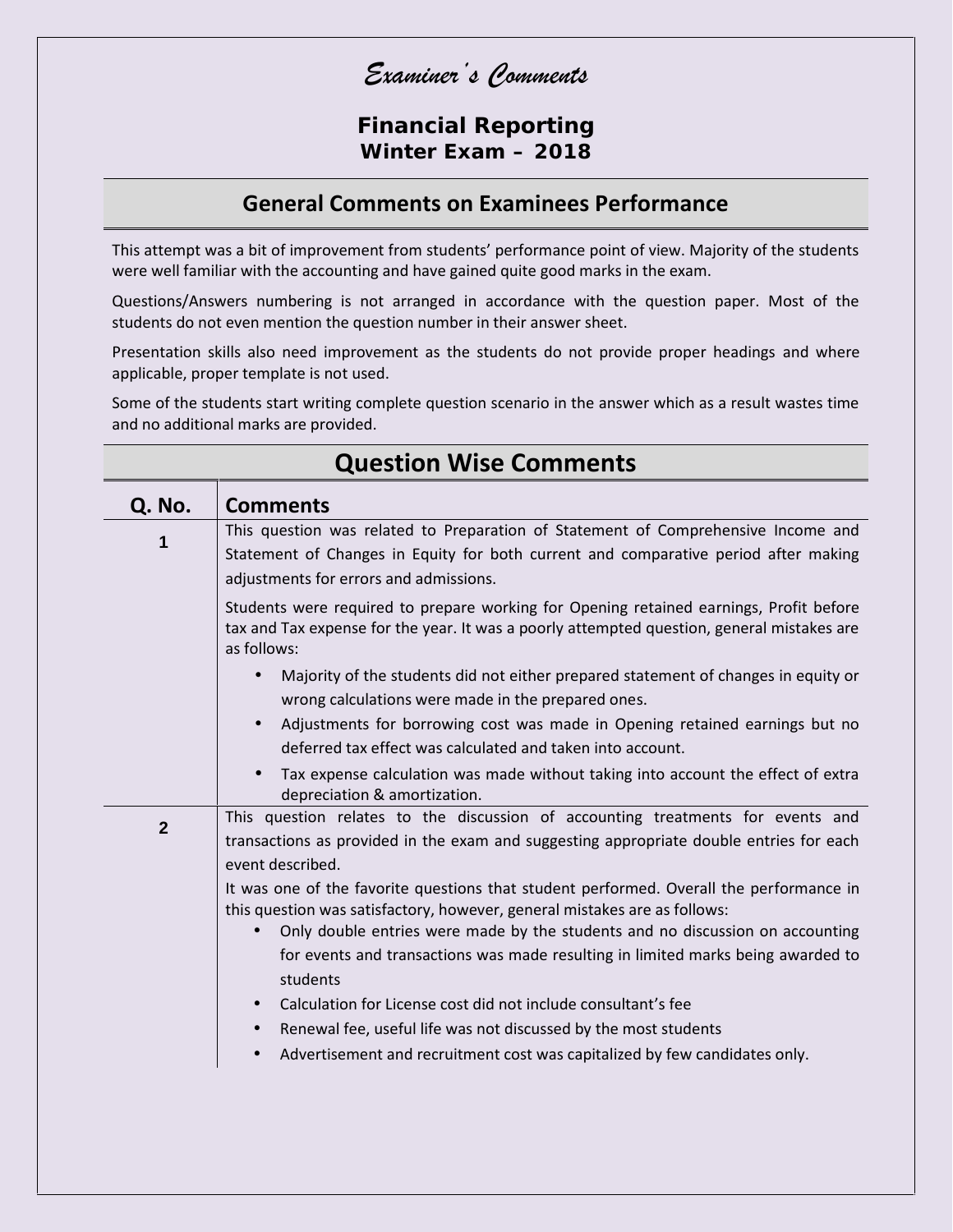| $\mathbf{3}$ | This question was related to Revenue recognition under IFRS - 15 and discussion of change<br>in Accounting policy in relation to the scenarios provided. Students were required to<br>identify the criteria as provided under the IFRS - 15 and suggest accounting treatment.<br>This was one of the least attempted question as majority of students were unaware of<br>criteria defined by IFRS - 15. General mistakes are as follows:<br>Discussion on five step approach for recognition criteria was not made by the<br>students in general for which easy marks were available. |
|--------------|---------------------------------------------------------------------------------------------------------------------------------------------------------------------------------------------------------------------------------------------------------------------------------------------------------------------------------------------------------------------------------------------------------------------------------------------------------------------------------------------------------------------------------------------------------------------------------------|
|              | Some students were merely discussing calculation of Revenue and Cost of Revenue                                                                                                                                                                                                                                                                                                                                                                                                                                                                                                       |
|              | on different basis i.e. Percentage of Completion method.                                                                                                                                                                                                                                                                                                                                                                                                                                                                                                                              |
|              | For both Scenario A & B, students were unaware of effect of allocation of<br>transaction price for multiple performance obligations, whereas, in scenario B they<br>were unable to identify to performance obligation of both hardware and operating<br>system                                                                                                                                                                                                                                                                                                                        |
| 4            | This question was related to the working for Current Taxation and Deferred Taxation.<br>Students were required to prepare note for taxation expense to be included in financial<br>statements, Reconciliation of tax on accounting profit and tax expense. Generally, well<br>attempted by students but majority of students did not attempt the question completely.<br>Current tax working was performed and then most students got stuck in the middle and<br>ended up mixing numbers. The common mistakes were as under:                                                          |
|              | Firstly, students did not provide tax expense note to be incorporated in the<br>$\bullet$<br>financial statements                                                                                                                                                                                                                                                                                                                                                                                                                                                                     |
|              | Students were unable to identify as to when have borrowing cost expensed out<br>and when to perform the restatement adjustment, as a result, Extra depreciation<br>figure was also calculated in irrelevant year.                                                                                                                                                                                                                                                                                                                                                                     |
|              | Students who performed deferred tax adjustments were found to be performing<br>$\bullet$<br>wrong calculations. Directly imposing the tax expense figure does not provide<br>appropriate marks.                                                                                                                                                                                                                                                                                                                                                                                       |
|              | Link to taxation expense figure that was actually provided was not made at all.<br>$\bullet$                                                                                                                                                                                                                                                                                                                                                                                                                                                                                          |
|              | Tax reconciliation statement was either not prepared or poorly prepared, this area                                                                                                                                                                                                                                                                                                                                                                                                                                                                                                    |
|              | was key to the syllabus but students lacked to focus on reconciliation.                                                                                                                                                                                                                                                                                                                                                                                                                                                                                                               |
|              | Students lacked conceptual awareness in determining the amount of tax base of<br>$\bullet$<br>asset.                                                                                                                                                                                                                                                                                                                                                                                                                                                                                  |
|              | This question related to preparation of Consolidated Statement of Comprehensive Income                                                                                                                                                                                                                                                                                                                                                                                                                                                                                                |
|              | for the year ended June 30, 2017.                                                                                                                                                                                                                                                                                                                                                                                                                                                                                                                                                     |
| 5            | Consolidated Financial Statements has always been a key syllabus area and is frequently<br>tested. It usually carries a weightage of 25 to 30 marks. Usually, students having good<br>command on this topic are mostly able to pass the paper quite easily. However, in<br>practically every attempt, most of the students make similar mistakes and this attempt<br>was no different. Common mistakes are enumerated below:                                                                                                                                                          |
|              | Students were well aware of Calculation for intra group sales and excess                                                                                                                                                                                                                                                                                                                                                                                                                                                                                                              |
|              | depreciation on fixed asset but were unaware of adjustment of impairment loss on                                                                                                                                                                                                                                                                                                                                                                                                                                                                                                      |
|              | goodwill both in consolidated statement of comprehensive income and its effect                                                                                                                                                                                                                                                                                                                                                                                                                                                                                                        |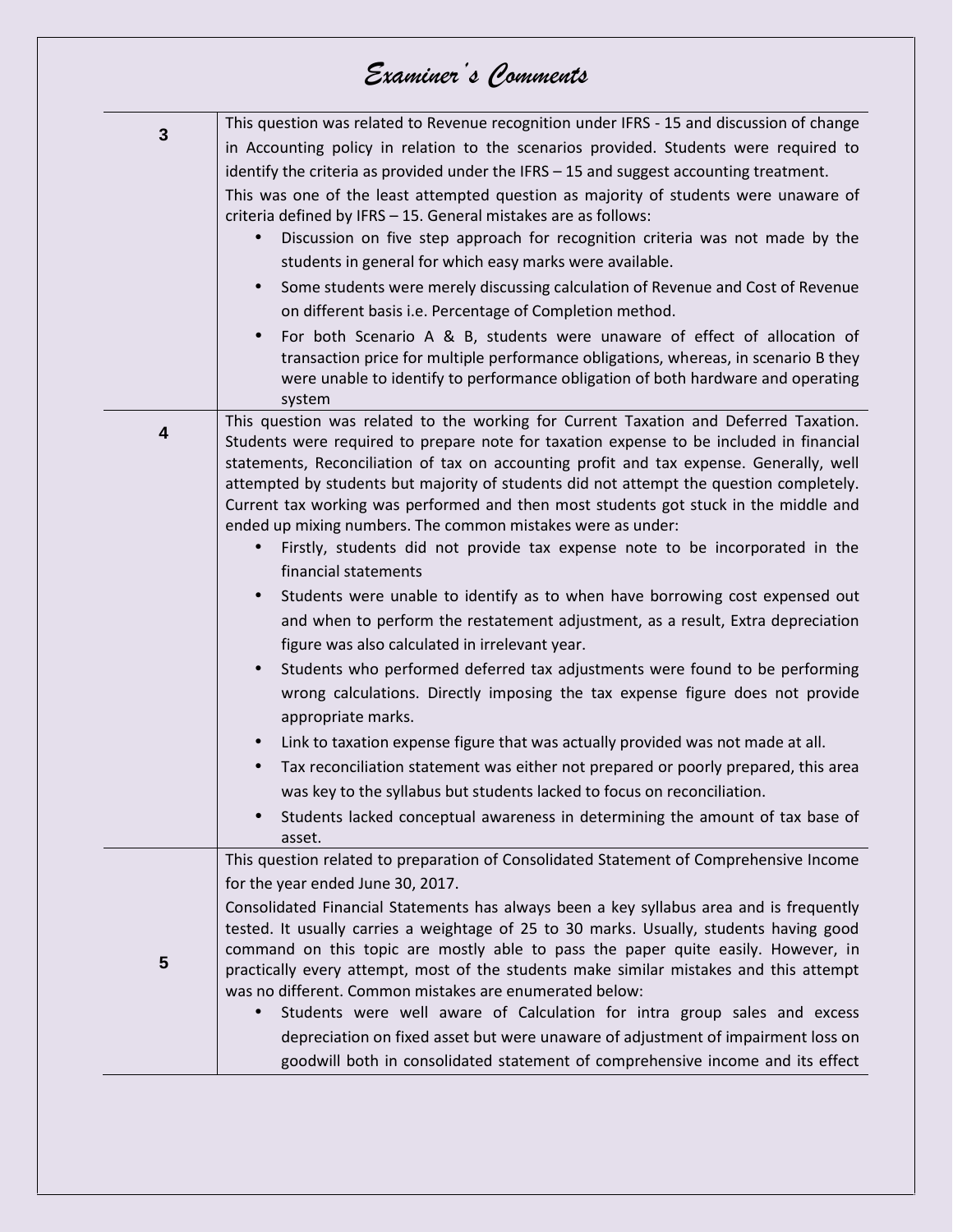|   | on NCI calculation                                                                                                                                                                                                                                                                                                                                                                                                                                                                                                                        |
|---|-------------------------------------------------------------------------------------------------------------------------------------------------------------------------------------------------------------------------------------------------------------------------------------------------------------------------------------------------------------------------------------------------------------------------------------------------------------------------------------------------------------------------------------------|
|   | A very few students performed profit and total comprehensive income allocation<br>between parent and NCI which as a result did not gain easy marks.                                                                                                                                                                                                                                                                                                                                                                                       |
|   | Majority of students didn't performed adjustment of dividend income<br>appropriately and used inappropriate percentage for eliminating the balance.                                                                                                                                                                                                                                                                                                                                                                                       |
| 6 | This was one of the easiest question and was well performed by majority of students. This<br>question was relatively simple but due to lack of knowledge and poor practice most of the<br>students were unable to obtain marks in this question. Students were required to prepare<br>extract for financial statements, propose double entries for 2 years for this activity and<br>therefore, repetitive entries were to be proposed with some minor changes at the end of<br>year 2 to be incorporated. Common mistakes are as follows: |
|   | Statement of financial position and statement of comprehensive income was not<br>prepared                                                                                                                                                                                                                                                                                                                                                                                                                                                 |
|   | Calculation of carrying value and deprecation of asset did not include revaluation                                                                                                                                                                                                                                                                                                                                                                                                                                                        |
|   | deficit's reversal adjustment                                                                                                                                                                                                                                                                                                                                                                                                                                                                                                             |